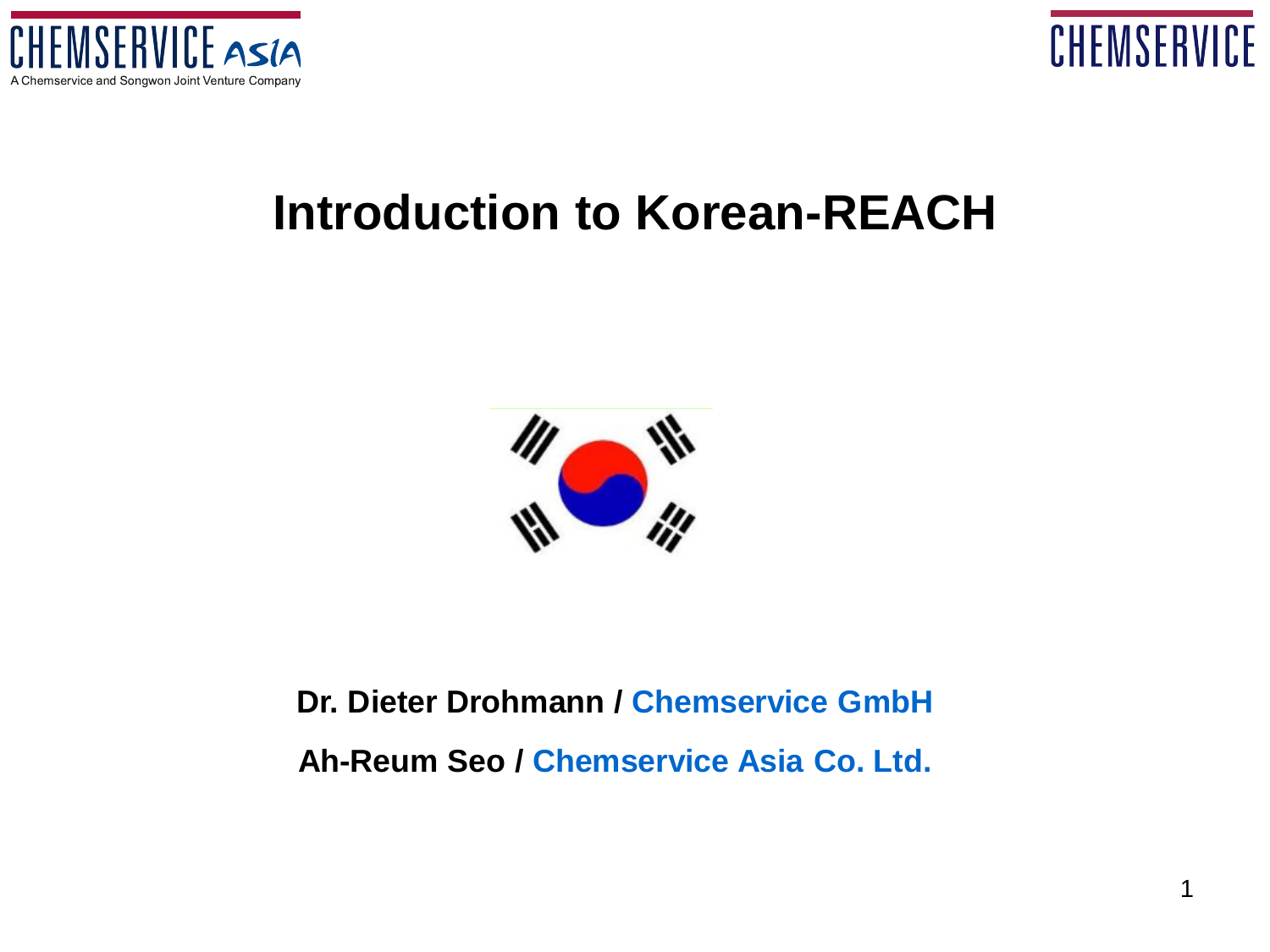#### **Contact**

#### **CHEMSERVICE S.A. 5, an de Laengten, L-6776 Grevenmacher, Luxembourg**

**[www.chemservice-group.com](http://www.chemservice-group.com/) [info@chemservice-group.com](mailto:info@chemservice-group.com) Phone: +352 270776-1 Fax: +352 270776-75**

#### **CHEMSERVICE GmbH Von-Steuben-Str. 13 D-67549 Worms, Germany**

**[www.chemservice-group.com](http://www.chemservice-group.com/) [info@chemservice-group.com](mailto:info@chemservice-group.com)**

| <b>Phone:</b> | +49 (0) 6241-95480-0 |
|---------------|----------------------|
| Fax:          | +49 (0)6241-95480-25 |

#### **CHEMSERVICE Asia Co. Ltd. 59-4 Banpo-4-Dong, Seocho-Gu Seoul, Korea**

**[www.chemservice-asia.com](http://www.chemservice-asia.com/)**

**[ar.seo@chemservice-asia.com](mailto:ar.seo@chemservice-asia.com)**

| <b>Phone:</b> | +82 2-536-6232 |
|---------------|----------------|
| Fax:          | +82 2-536-3677 |









**Chemservice Ltd. Şti. Koyunbaba mah, 17. Kümeevleri No. 72/46 Gümüslük 48960 Bodrum/Muğla, Turkey**

**[www.chemservice-group.com](http://www.chemservice-group.com/) [n.altinbas@chemservice-group.com](mailto:n.altinbas@chemservice-group.com) Phone: +90 252 388 6232 Mobile: +90 531 857 9559**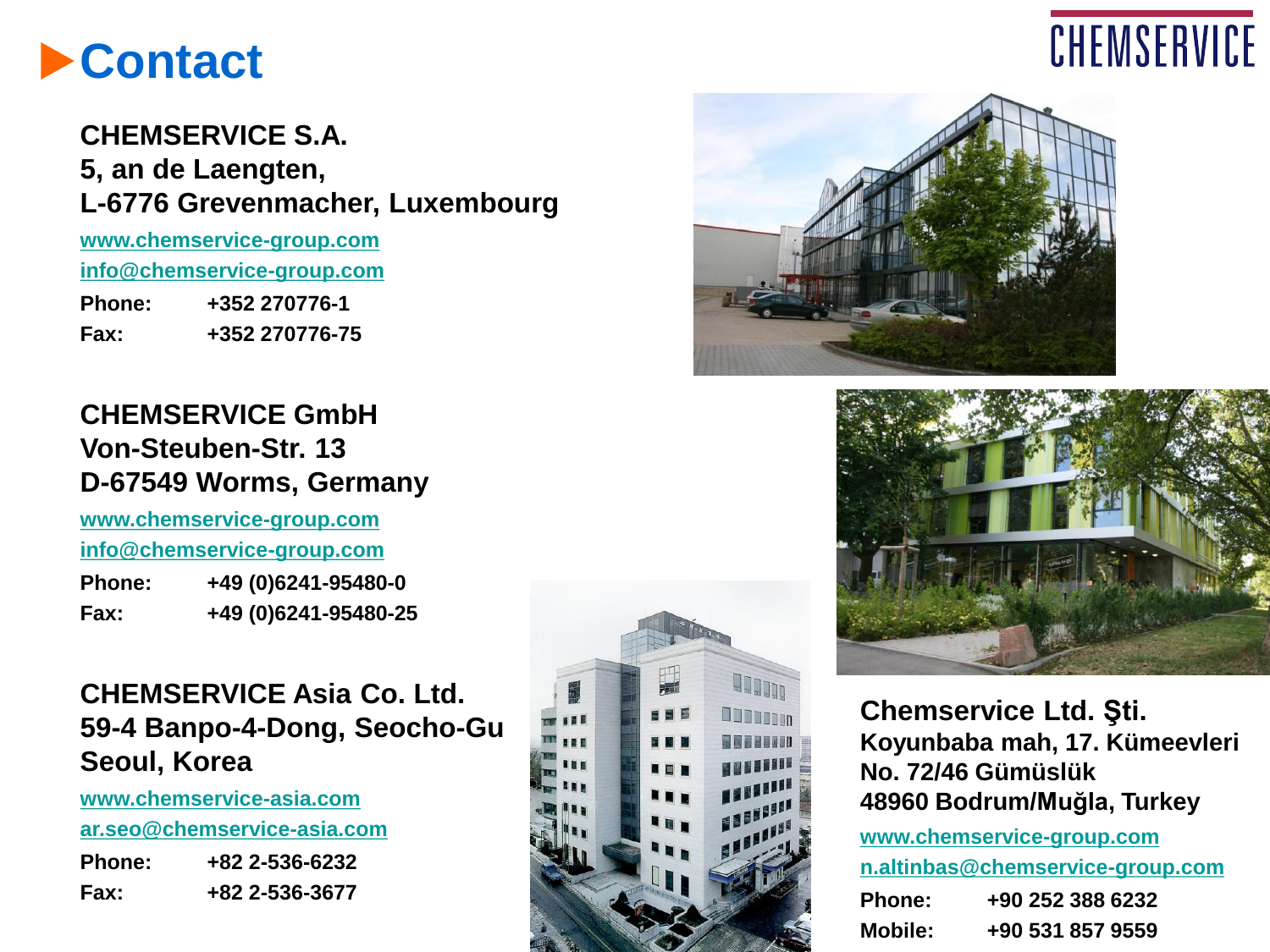# K-REACH Objectives

CHEMSERVICE



- Preliminary assessment of chemicals which may have potential risk to public health and environment, and obtain hazard and risk information prior to market distribution.
- Protection of public health and environment from chemical accidents and risks in unidentified chemical substances through 'No Data, No Market' principle
- $\cdot$  Enhance national competiveness through regulatory process that aims to use and develop environmental friendly alternatives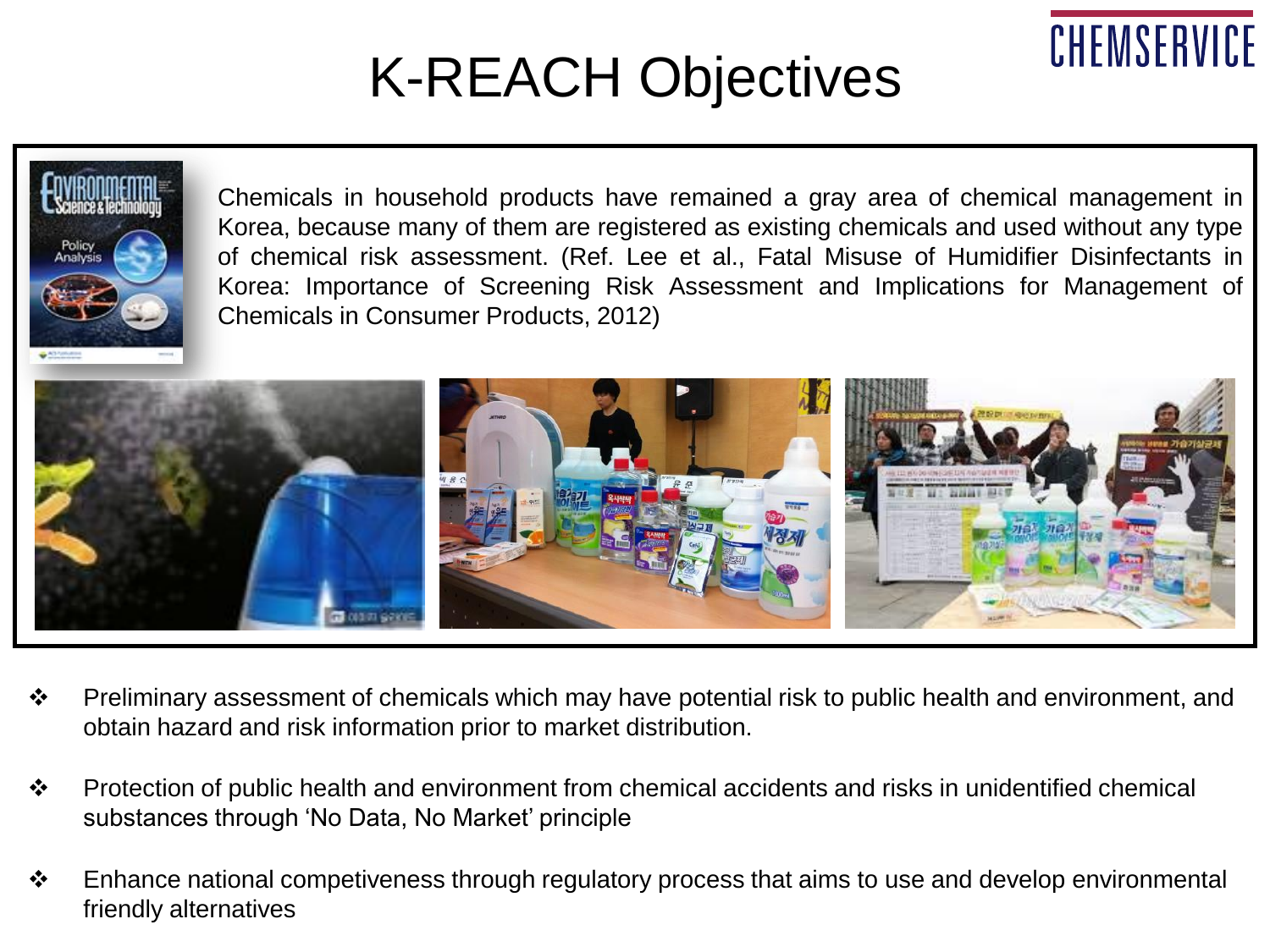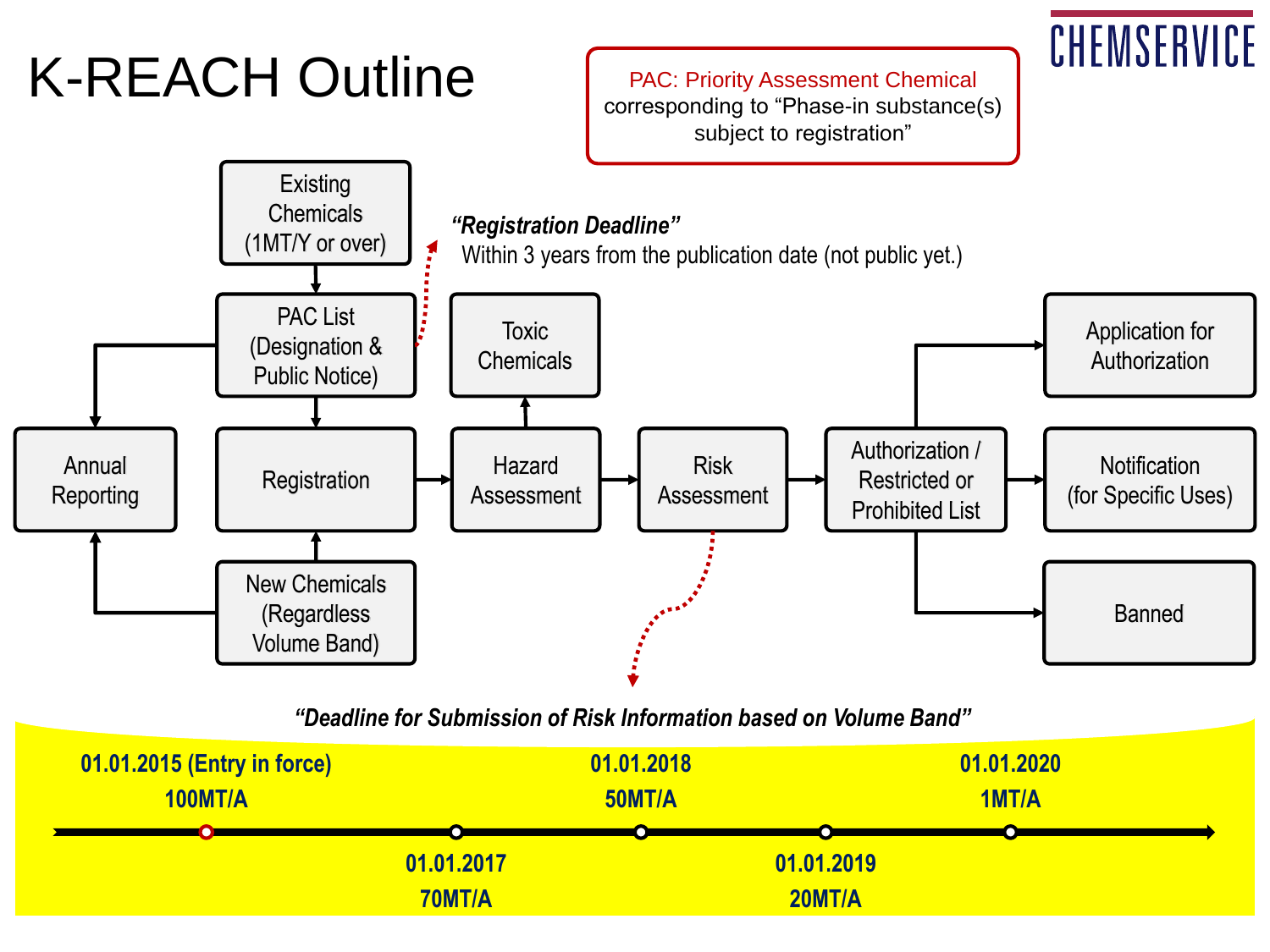

#### K-REACH Exemption

**This Act shall not apply to any of the following chemical substances:**

- **Radioactive substances** of the Atomic Energy Act;
- **Pharmaceuticals and non-pharmaceutical drugs** of the Pharmaceutical Affairs Act;
- **Narcotics** of the Act on the Control of Narcotics;
- **Cosmetics** and materials of the Cosmetics Act;
- **Ingredients and agrochemicals** of the Agrochemicals Control Act;
- **Fertilizers** of the Fertilizer Control Act;
- **Food, food additives, tools, containers and package** of the Food Sanitization Act;
- **Livestock feeds** of the Act on Control of Livestock and Fish Feeds;
- **Ammunitions** of the Act on the Control of Firearms, Swords, Explosives;
- **Military supplies** of the Act on the Management of Military Supplies and of the Defense Acquisition Program Act;
- **Health functional food** of the Health Functional Food Act;
- **Medical devices** of the Medical Device Act.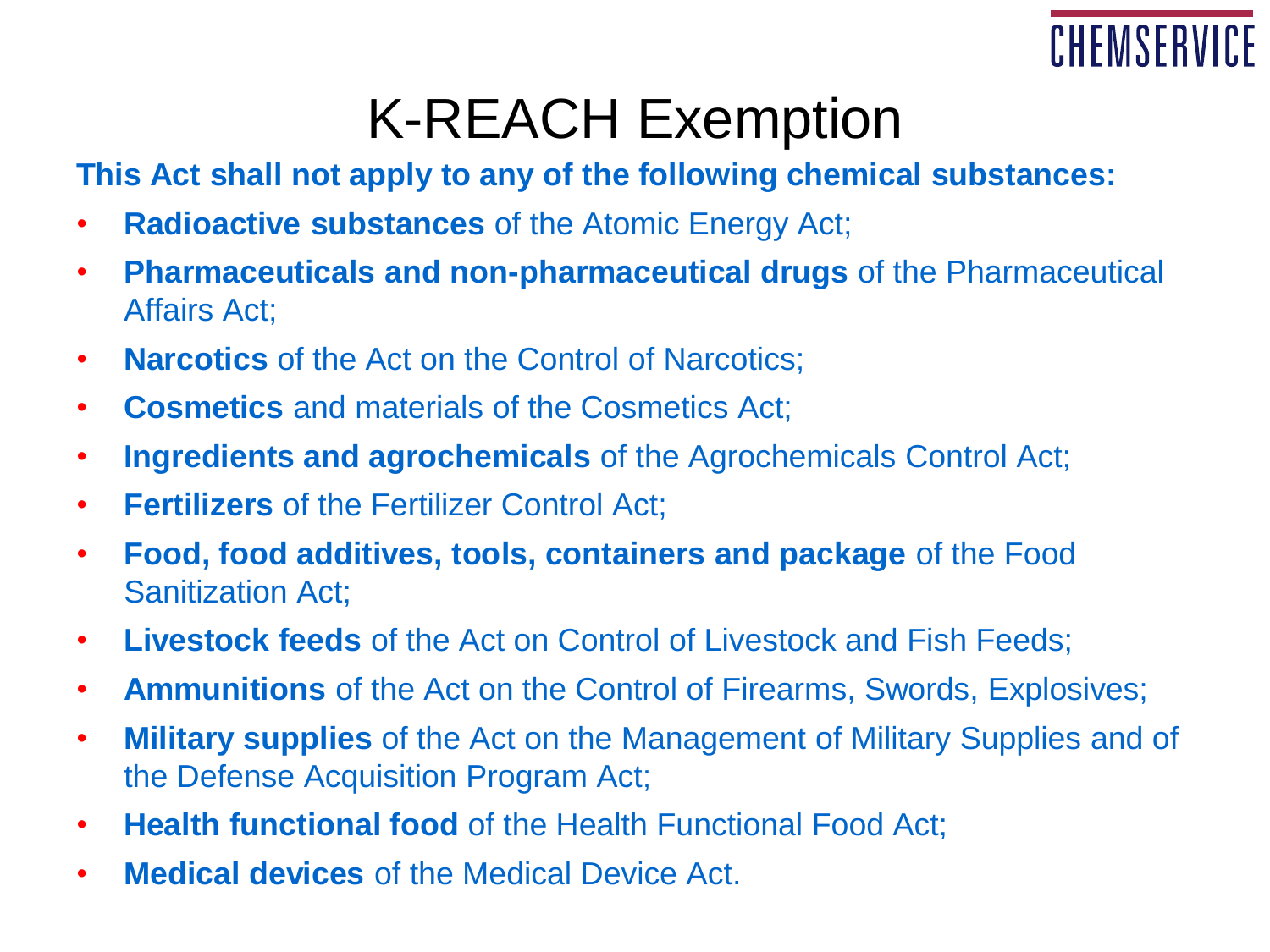

### K-REACH Definition

- **Chemical substance(s)**
	- Any chemical element and/or compound, any substance obtained through artificial reactions thereto, and any substance obtained by chemical modification, extraction, or purification of a substance that exists in nature;
- **Preparation(s)**
	- Any substance or solution composed of two or more substances;
- **Phase-in substance(s)** means any of the following:
	- Chemical substances domestically distributed for commercial purposes prior to February 2, 1991 and publicly announced by the Minister of Environment after consultation with the Minister of Employment and Labor; or
	- Chemical substances examined with respect to hazards after February 2, 1991 pursuant to the former Toxic Chemicals Control Act and publicly announced by the Minister of Environment.
- **Non-phase-in substance(s)**
	- All chemical substances excluding phase-in substances;
- **Phase-in substance(s) subject to registration**
	- Phase-in substances deemed necessary to register for the purposes of the hazard examination or the risk evaluation and publicly announced by the Minister of Environment after deliberation of the Chemical Substance Evaluation Committee.

Phase-in = Existing Non-phase in  $=$  New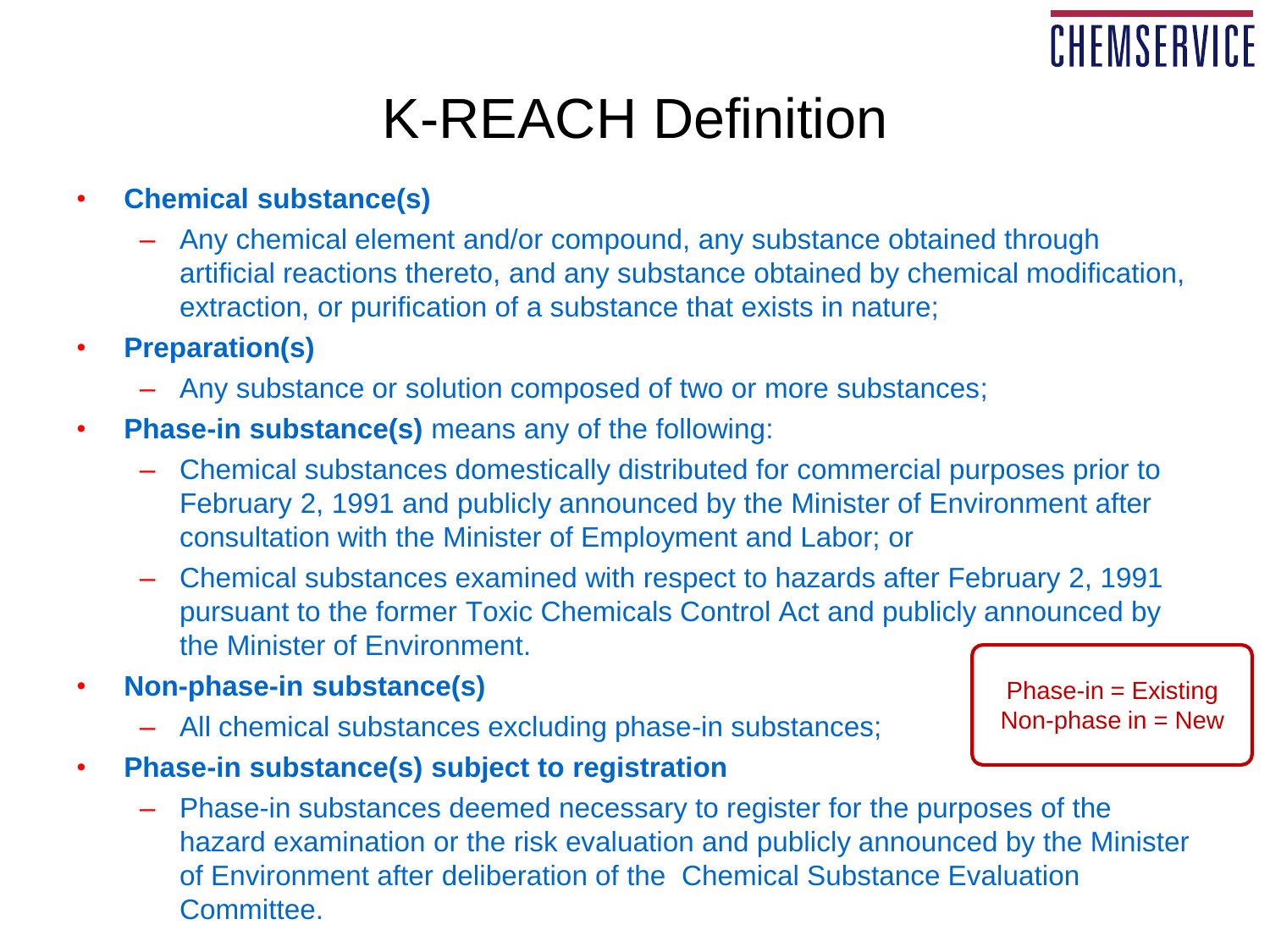

# K-REACH Definition Cont'd

- "**Product(s**)" means any of the following that are final consumer goods, or parts or accessories thereof, and are likely to expose consumers to chemical substances:
	- A product consisting of a preparation; and/or
	- A product functioning in a specific solid form and not releasing any chemical substance therein when used.
- "**Product(s)** of concern over risks" means any of the following chemical products that the Minister of Environment notifies, after consultation with the head of an appropriate central administrative agency, as likely to pose a risk to public health or the environment:
	- Products used by general consumers mainly as household items such as cleaners, air fresheners, adhesives, polishes, deodorizing agents, synthetic detergents, bleaching agents, and fabric softeners; or
	- Products used to kill or disturb/hinder the activity of harmful living things, except humans and animals, such as insect repellents, disinfectants, and preservatives.
- "**Downstream user(s**)"
	- A person who uses a chemical substance or preparation in the course of business activities (in the case of a corporation, it shall be limited to a legal entity that is established in Korea) with the exception of a person who manufactures, imports, or sells chemical substances or preparations, or consumers.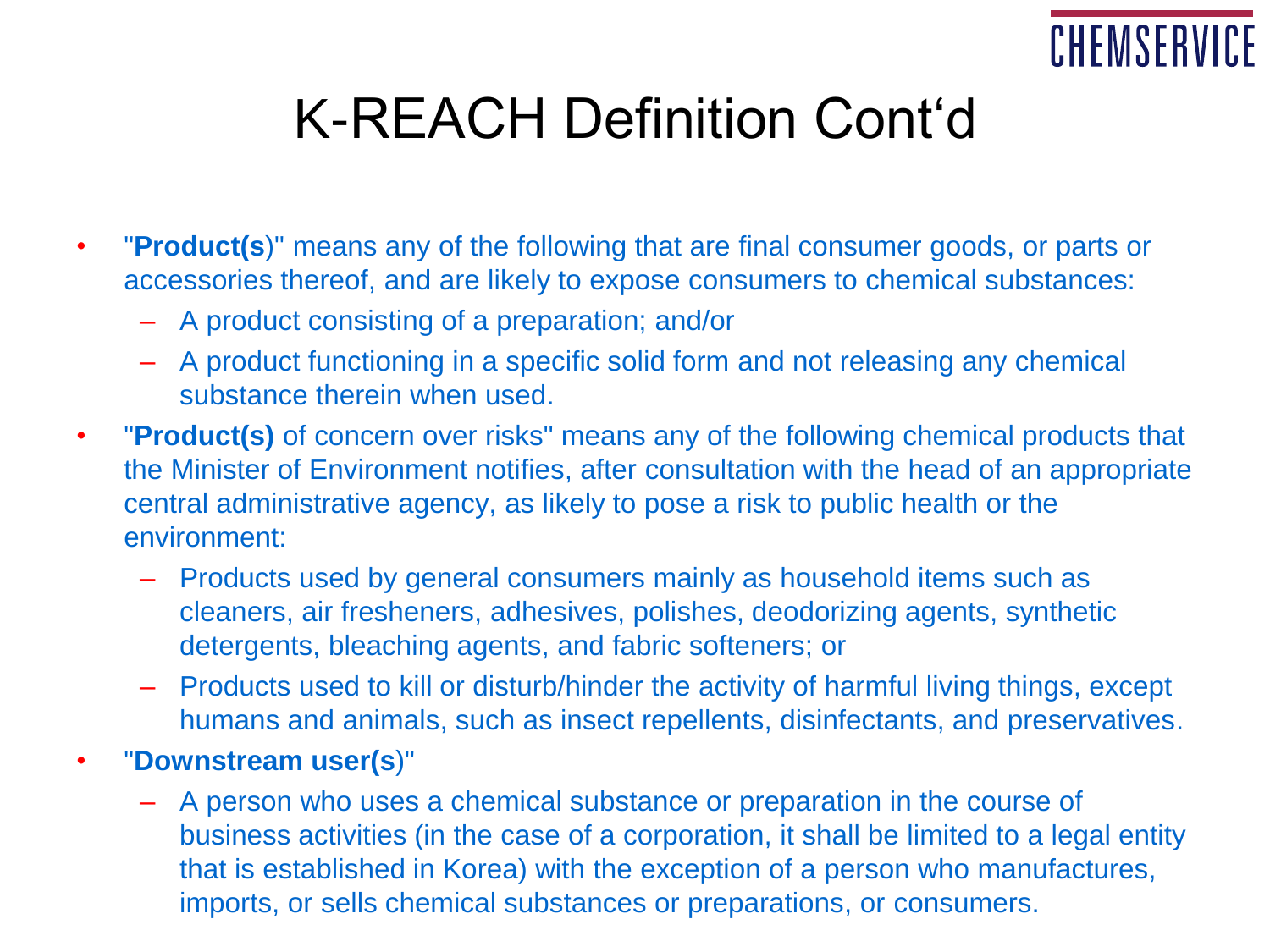# K-REACH Definition

Polymer to be registered itself rather than its monomer(s).

# CHEMSERVI

- The definition of (general) polymer under Korean REACH is equal to OECD's one that allows the 2% rule.
- For registration of polymer to have the K-REACH compliance, polymer characteristics data as well as toxicity data are required as follows:

| Tonnage          | TCCA (Before 2015)                                                                                                                                                                                           | Korean REACH (as of 2015)                                                                                                                          |  |  |
|------------------|--------------------------------------------------------------------------------------------------------------------------------------------------------------------------------------------------------------|----------------------------------------------------------------------------------------------------------------------------------------------------|--|--|
| $1 - 10$ tpa     |                                                                                                                                                                                                              | Polymer characteristic properties<br>$-$ Physical state<br>- Water solubility<br>- Mp, Bp, Vapour Pressure                                         |  |  |
| $10 - 100$ tpa   | Polymer characteristic properties such as:<br>Monomer's chemical name,<br>$\bullet$<br>CAS No and Composition;<br>$\bullet$<br>Molecular Weight and<br>$\bullet$<br>its distribution test data;<br>$\bullet$ | Dataset for $1 - 10$ tpa plus<br>- Acute oral toxicity (inhalation)<br>- AMES test<br>- Short-term toxicity test on fish<br>- Ready Biodegradation |  |  |
| $100 - 1000$ tpa | wt% of unreacted material;<br>wt% of Mw less than 1000;<br>$\bullet$<br>Stability test in acidic/ alkaline solution<br>$\bullet$<br><b>Commonly requirely</b><br>regardless its tonnage band                 | Data requirements for $1 - 10$ ton<br>of non-polymer registration<br>(Next slide)                                                                  |  |  |
| $+$ 1000 tpa     |                                                                                                                                                                                                              | Data requirements for $10 - 100$ ton<br>of non-polymer registration<br>(Next slide)                                                                |  |  |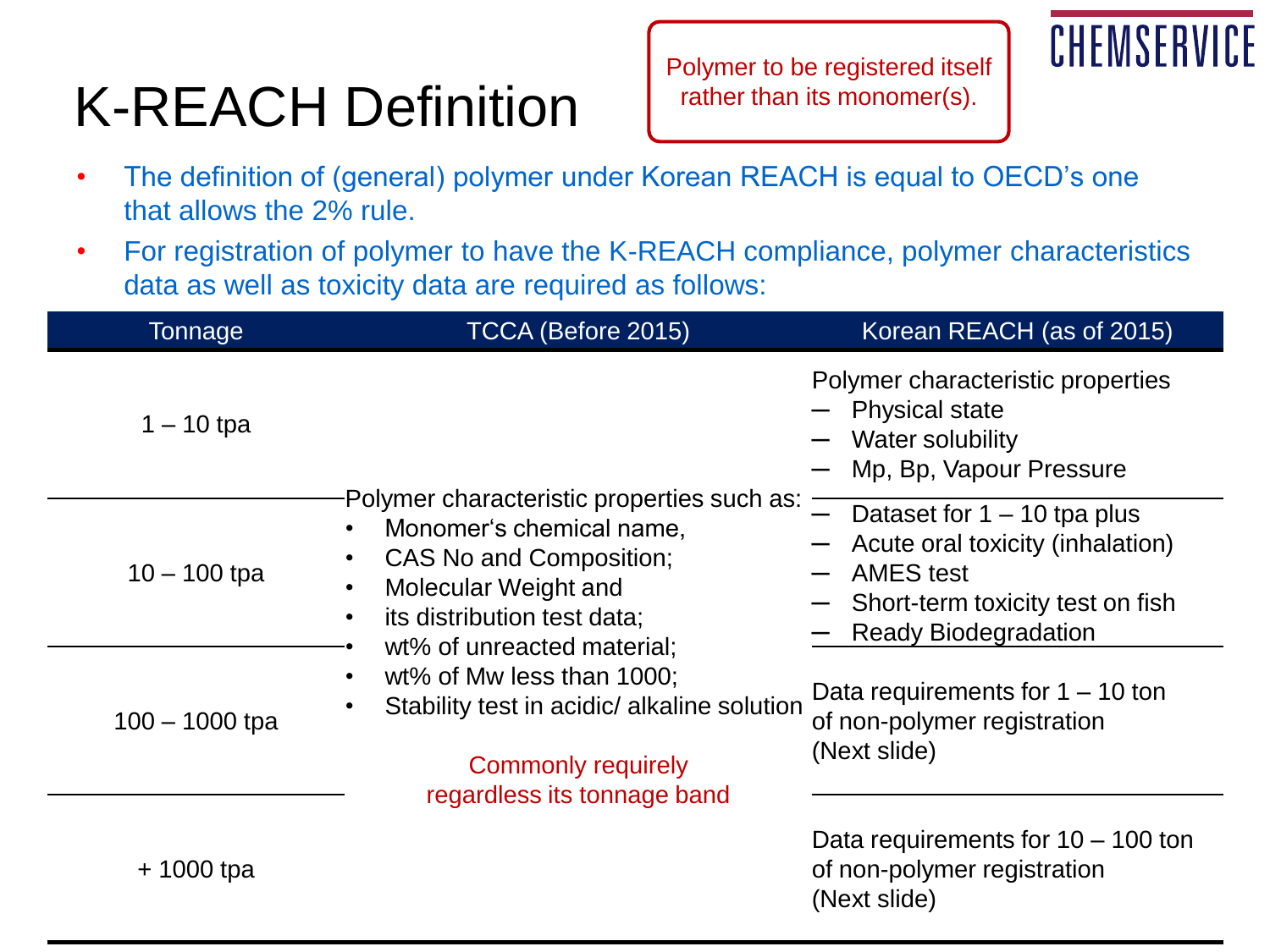#### CHEMSERVICE

#### Test Category (Physic./ Tox./ Ecotox.)

Higher Cost and Time spent in K-REACH compared to TCCA

|                       |                                       | <b>Korean REACH</b>     |                         |                         |                         |                         | <b>TCCA</b>             |                         |                |
|-----------------------|---------------------------------------|-------------------------|-------------------------|-------------------------|-------------------------|-------------------------|-------------------------|-------------------------|----------------|
|                       | <b>Test Requirement</b>               | $0.1 - 1$               | $1 - 10$                | $10 - 100$              | 1000                    | $+1000$                 | <b>Simple</b>           | < 1                     | >1             |
| ь                     | <b>Physical State</b>                 | X                       | Χ                       | X                       | X                       | Χ                       |                         |                         |                |
| $\blacktriangleright$ | <b>Melting Point</b>                  | X                       | X                       | X                       | X                       | Χ                       | $\sf X$                 | X                       | X              |
| ▶                     | <b>Boiling Point</b>                  | X                       | X                       | X                       | $\sf X$                 | X                       | X                       | X                       | X              |
|                       | Vapor Pressure                        | $\overline{\mathsf{X}}$ | $\overline{\mathsf{x}}$ | $\overline{X}$          | $\overline{X}$          | X                       | $\overline{\mathsf{X}}$ | X                       | $\overline{X}$ |
| $\blacktriangleright$ | <b>Water Solubility</b>               | X                       | $\sf X$                 | X                       | $\sf X$                 | X                       | X                       | X                       | $\overline{X}$ |
| $\blacktriangleright$ | Partition coefficient n-octanol/water |                         | X                       | X                       | X                       | X                       | X                       | X                       | X              |
| $\blacktriangleright$ | <b>Relative Density</b>               |                         | $\overline{\mathsf{X}}$ | X                       | $\sf X$                 | X                       | $\sf X$                 | $\overline{\mathsf{X}}$ | X              |
|                       | Granulometry                          |                         | X                       | X                       | X                       | Χ                       |                         |                         |                |
| $\blacktriangleright$ | Flammability                          |                         |                         | X                       | $\sf X$                 | X                       |                         |                         |                |
| $\blacktriangleright$ | <b>Explosive properties</b>           |                         |                         | Χ                       | $\sf X$                 | X                       |                         |                         |                |
| $\blacktriangleright$ | <b>Oxidising properties</b>           |                         |                         | $\sf X$                 | $\sf X$                 | X                       |                         |                         |                |
| $\blacktriangleright$ | Viscosity                             |                         |                         |                         | $\sf X$                 | X                       |                         |                         |                |
|                       | <b>Dissociation constant</b>          |                         |                         |                         | X                       | $\sf X$                 |                         |                         |                |
|                       | Acute toxicity                        | $\overline{\mathsf{X}}$ | X                       | X                       | $\sf X$                 | $\overline{\mathsf{X}}$ | X                       | X                       | X              |
|                       | Irritation                            | $\sf X$                 | X                       | X                       | $\sf X$                 | Χ                       |                         |                         | Χ              |
|                       | Sensitization                         |                         | X                       | X                       | $\overline{\mathsf{X}}$ | X                       |                         |                         | X              |
|                       | Mutagenicity                          | $\sf X$                 | $\sf X$                 | X                       | $\overline{\mathsf{X}}$ | X                       | $\sf X$                 | $\sf X$                 | $\sf X$        |
|                       | Repeat dose toxicity                  |                         |                         | X                       | $\sf X$                 | X                       |                         |                         |                |
|                       | Carcinogenicity                       |                         |                         |                         |                         | X                       |                         |                         |                |
|                       | Reproductive toxicity                 |                         |                         | X                       | $\sf X$                 | X                       |                         |                         |                |
|                       | Aquatic acute toxicity                | X                       | Χ                       | $\overline{\mathsf{X}}$ | X                       | X                       |                         |                         | Χ              |
|                       | Effects on terrestrial organisms      |                         |                         |                         | $\sf X$                 | X                       |                         |                         |                |
|                       | <b>STP Microbial Toxicity</b>         |                         |                         |                         | $\overline{\mathsf{X}}$ | X                       |                         |                         |                |
|                       | Toxicity using spiked sediment        |                         |                         |                         |                         | X                       |                         |                         |                |
|                       | Degradation                           |                         |                         | X                       | X                       | X                       |                         | $\mathsf{X}$            | X              |
|                       | Bio-accumulative                      |                         |                         |                         | $\sf X$                 | X                       |                         |                         |                |
|                       | <b>Adsorption/ Desorption</b>         |                         |                         |                         |                         | X                       |                         |                         |                |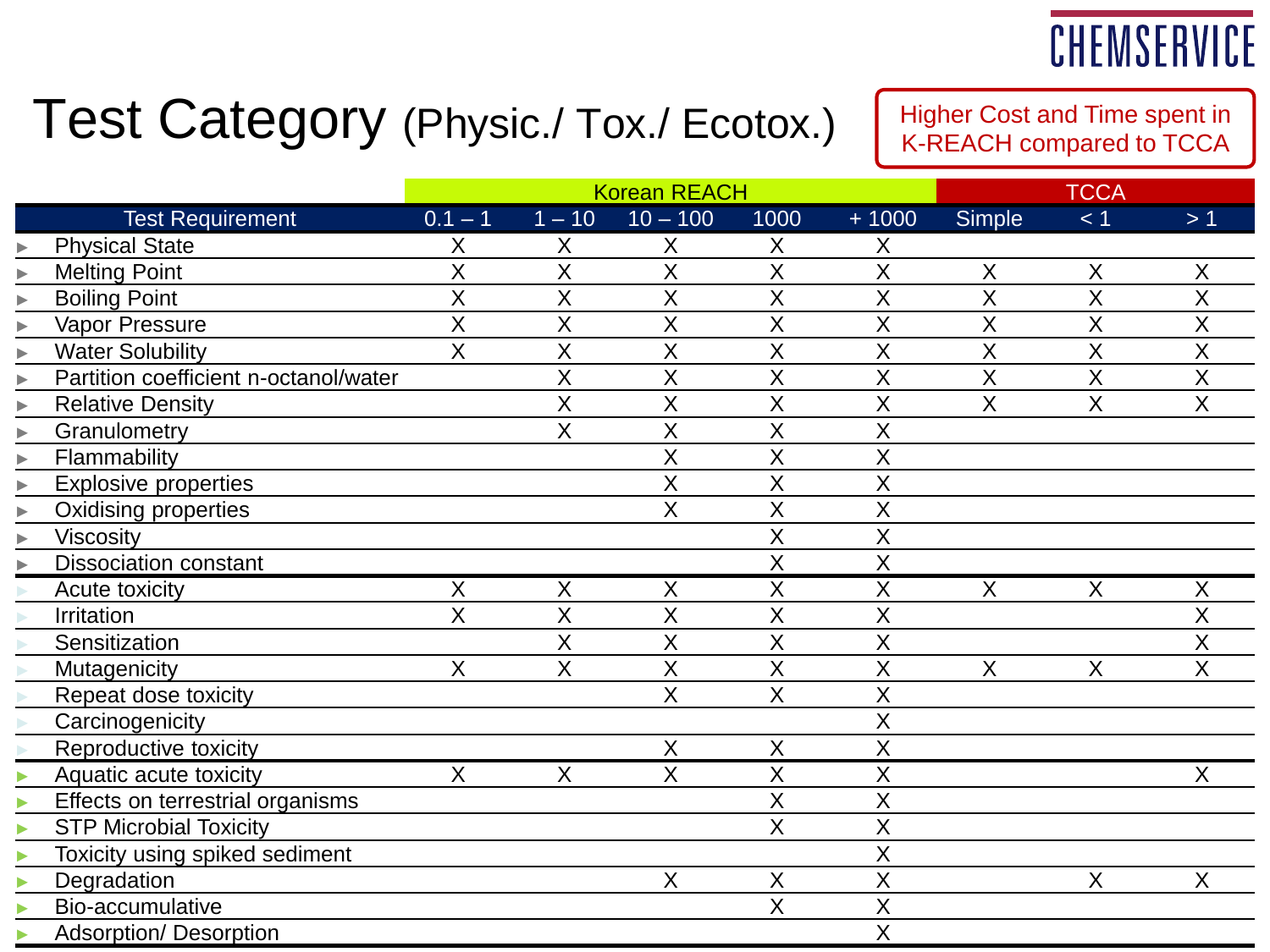### CHEMSERVI

## Exemption from Registration

- Low Volume Exemption (LVE) less than 1 ton per year for existing substance
- Imported chemical equipped in machinery
	- Imported chemicals with machinery or equipment for R&D purposes
	- The substance contains in finished article (product) but does not released during its uses
- Manufactured or imported only for export up to 10 ton per year
- Chamical reagent for R&D purposes

| <b>Priorition reagent for that purposes</b>                                                                                                             |                                                                                                                                                                                                                                                               |
|---------------------------------------------------------------------------------------------------------------------------------------------------------|---------------------------------------------------------------------------------------------------------------------------------------------------------------------------------------------------------------------------------------------------------------|
| <b>TCCA</b>                                                                                                                                             | K-REACH                                                                                                                                                                                                                                                       |
| $\triangleright$ Non-ionic polymers with Mw $> 10000$<br>$\triangleright$ Polymers with Mw > 1000 contain any monomer neither<br>new or toxic chemical. | Polymers with Mw > 1000 and Content of olygomer with<br>Mw $<$ 500 is less than 2 wt%<br>Polymers with $1000 < Mw < 10000$ and Content of<br>olygomer with Mw $<$ 500 is less than 10 wt% and<br>Content of olygomer with Mw < 1000 is less than 25<br>$wt\%$ |

Except for:

- Cationic polymer (excluding cationic polymer, that is neither water soluble nor dispersible in water, is only used in solid phase.)
- ► Polymer with Mw < 10000 contains hazardous chemical, epoxy compound, aziridine compound or new chemical as monomer with more than 2 wt%.

Application for exemption to KCMA is required.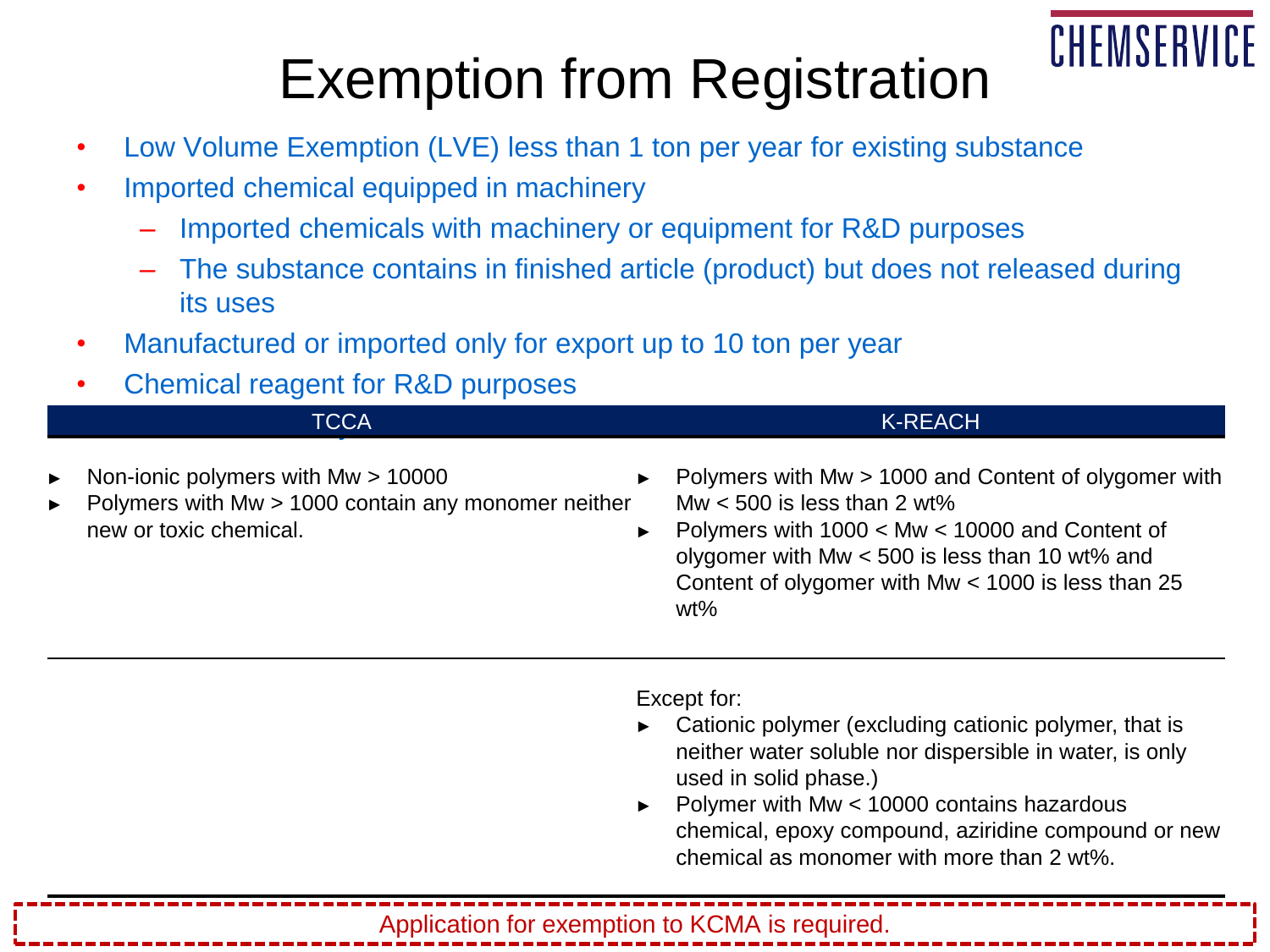

- **K-REACH is valid only for Korean manufacturers and importers.**
- **An Only Representative can be appointed by a non-Korean manufacturer to manage and cover imports.**
- **Downstream users shall provide him/her with information on the substance being used and/or sold such as its use, exposure, quantity used and/or sold, and instructions for safe use thereof.**
- **If the total quantity of a hazardous chemical substance contained in a product exceeds one ton a year, the person who produces or imports such product shall declare to the Korean Ministry of Environment about the name, content, hazard information, and use of the hazardous chemical substance contained in the product prior to production or import.**
- **Polymers itself need to be registered under K-REACH.**

• **From the aspects in time and cost, we advise companies producing a new chemical substance conduct notification under TCCA (Toxic Chemical Control Act) before enforcement of Korean REACH.**

• **The data/information for registration application that were registered more than 15 years ago may be utilized without the consent of the owner.**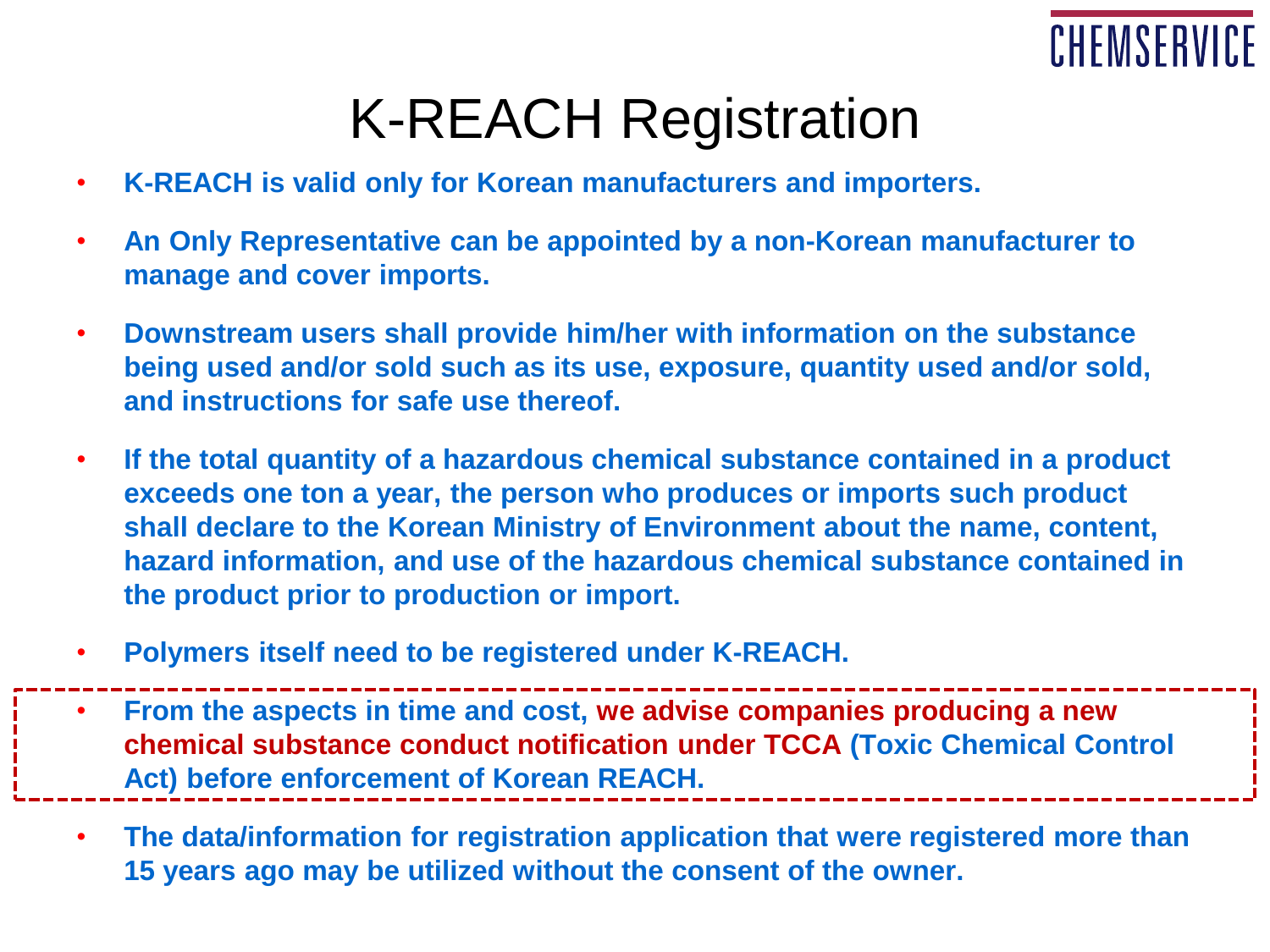

#### **Registration – Information to be submitted**

- Name, location, and representative of a person who intends to manufacture or import the chemical substance;
- Identification information of the chemical substance such as name, molecular formula, structure, etc.;
- Use;
- Classification and labeling;
- Physical and/or chemical properties;
- Information on the hazards;
- Information on risks of the chemical substance including the method of handling throughout the life cycle and the exposure scenario describing the method of control and management of exposure. (This shall apply only to the case where the intended manufacturing and/or import quantity of the chemical substance is more than 10 tons per year.);
- Information pertaining to the guidance on safe use (e.g. protective equipment, emergency measures for explosion, fire, or leak); and
- Other information determined by the Ordinance of the Ministry of Environment.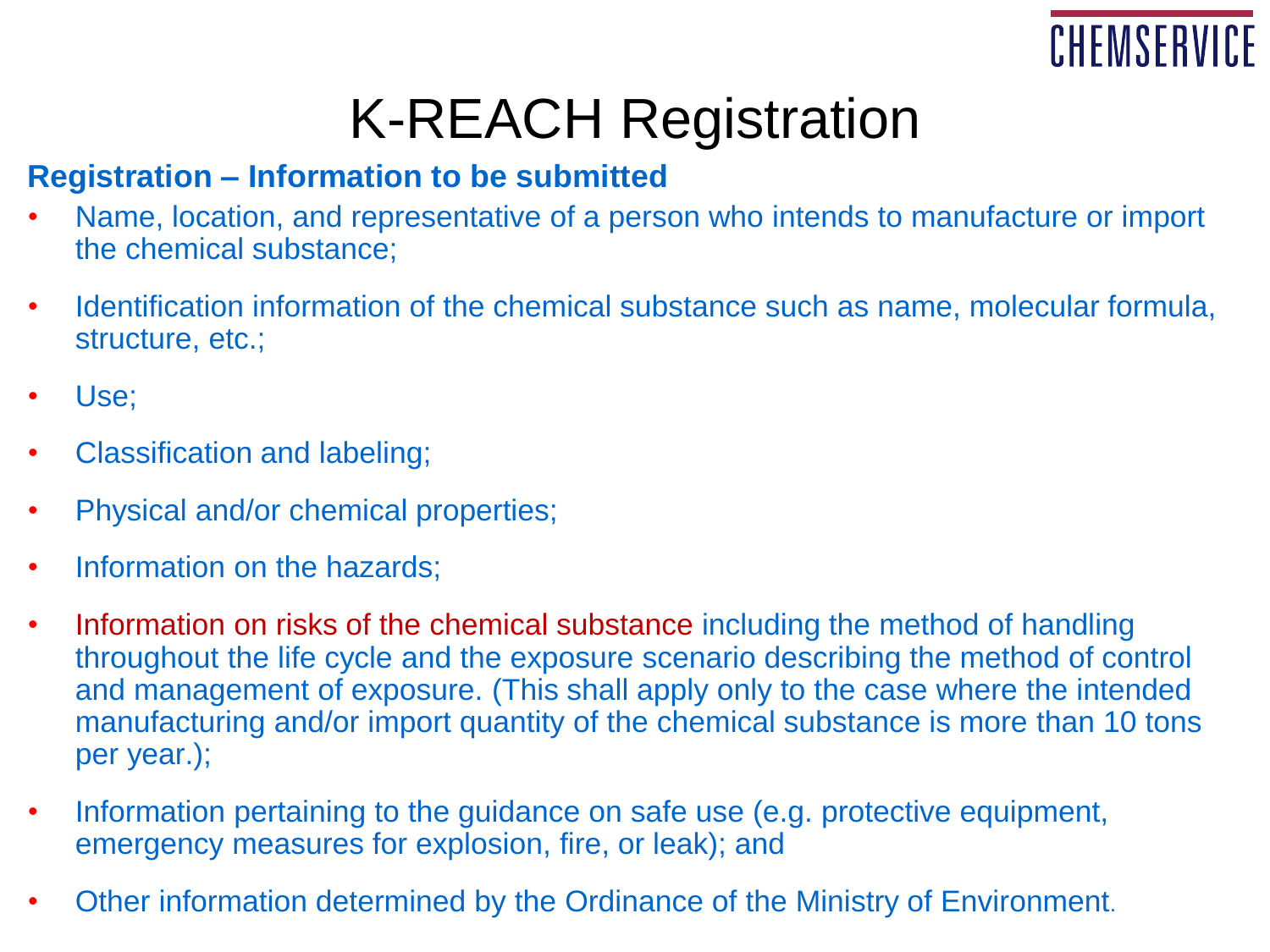

#### **Deadlines of Risk Assessment Report**

- MoE shall evaluate the risk of any chemical substance falling under any of the following subparagraphs, among the chemical substances registered based on the result of the hazard examination thereof, and notify the registrant of the result of such risk evaluation:
	- Chemical substances of which manufacturing and/or import quantity is more than 10 tons per year; or
	- Chemical substances deemed necessary to make risk evaluation based on the result of hazard examination.
- If necessary for the risk evaluation, the MoE may order a registrant to submit information required for the risk evaluation.
- The deadlines of submitting risk assessment report depend on annual tonnage.

| Tonnage                   | Enforced date |
|---------------------------|---------------|
| More than 100 tons a year | 1st Jan 2015  |
| $70 - 100$ ton per year   | 1st Jan 2017  |
| $50 - 70$ ton per year    | 1st Jan 2018  |
| $20 - 50$ ton per year    | 1st Jan 2019  |
| $10 - 20$ ton per year    | 1st Jan 2020  |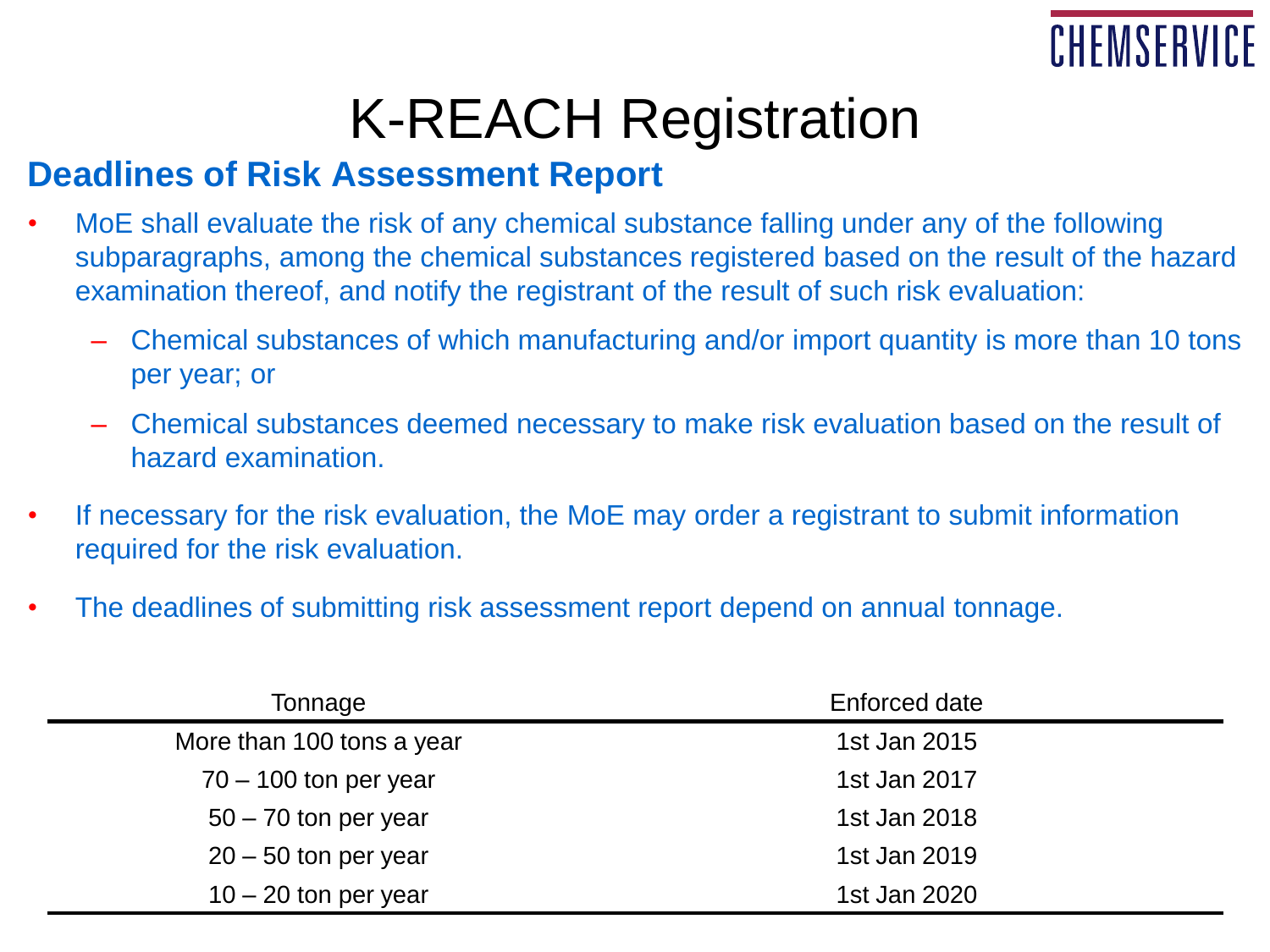### Example

CHEMSERVICE

#### 12 MT/A of Existing Chemical Substance on the 1<sup>st</sup> PAC List

| Registration               | A substance on the 1 <sup>st</sup> PAC list should be registered within 3 years from the date of<br>publication of the list by NIER/MoE. Required information is as follows:<br>- Registrant (Should be located in Korea)<br>- Chemical Substance Identification<br>— Uses<br>$-$ C&L<br>Physchem. Properties (Max. 12 tests studies required.)<br>$-$ Hazard information (Max. 34)<br>- Guidance on Safe Use<br>Other information specified in Ministerial Decree |
|----------------------------|--------------------------------------------------------------------------------------------------------------------------------------------------------------------------------------------------------------------------------------------------------------------------------------------------------------------------------------------------------------------------------------------------------------------------------------------------------------------|
| Ш<br><b>Risk Assess.</b>   | Submission for a substance over 10MT/A is due by 2020.                                                                                                                                                                                                                                                                                                                                                                                                             |
| Ш<br><b>Annual Report.</b> | A company should annually report production/import volume and use information in a<br>standard format to KCMA/ NIER/ MoE                                                                                                                                                                                                                                                                                                                                           |
|                            |                                                                                                                                                                                                                                                                                                                                                                                                                                                                    |
|                            |                                                                                                                                                                                                                                                                                                                                                                                                                                                                    |

The first annual report will be required in 2016 (April) for the business in 2015 as the enforcement year of K-REACH.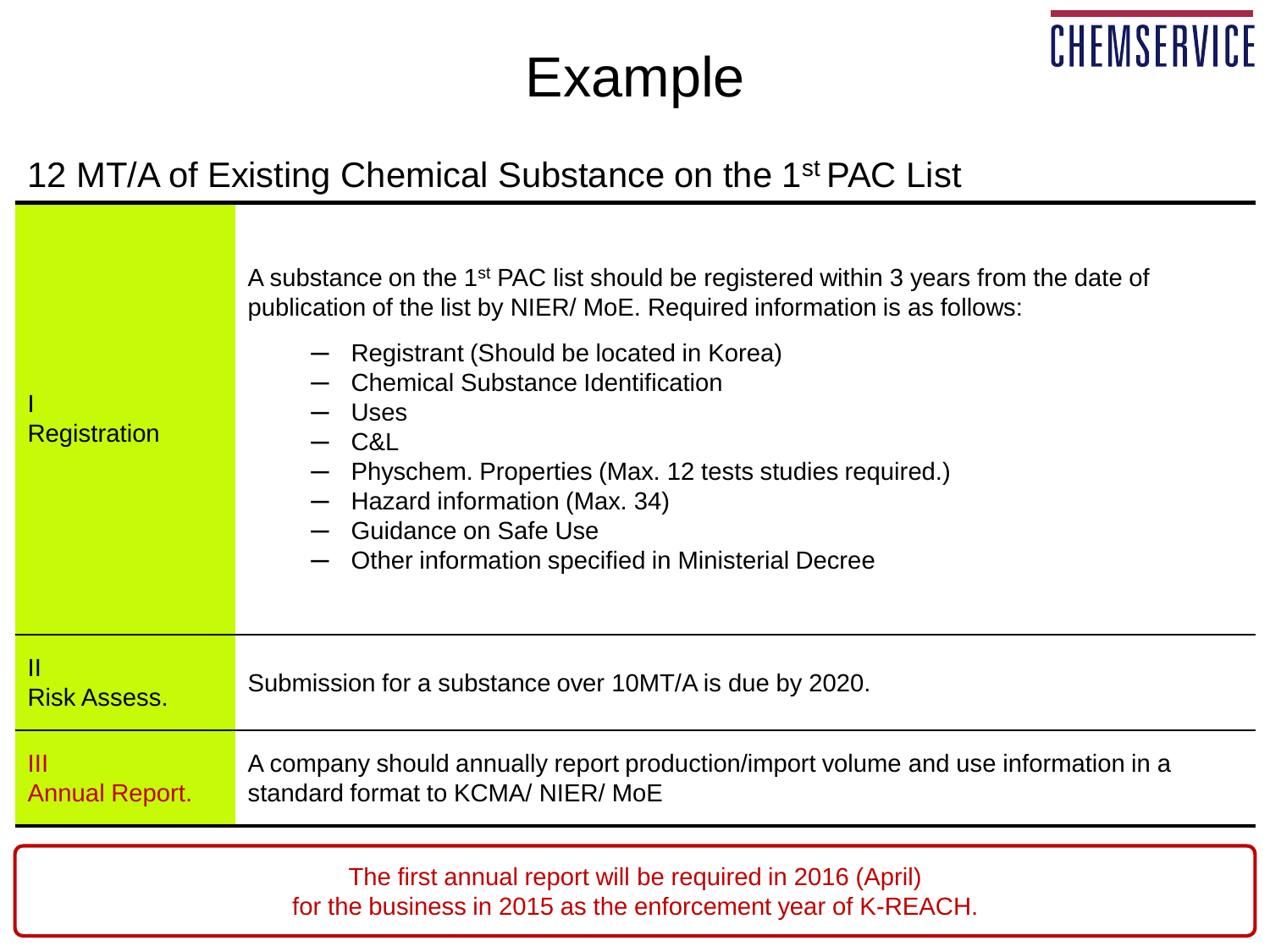

#### **Registration - Joint Submission**

- **Similar to EU REACH, Korea REACH also requires joint submission:**
- **Hazard data will be submitted by a lead registrant on behalf of other registrants and joint registrants will submit their own dossier individually;**
- **Any person who intends to submit a registration later may use registration data submitted by another applicant after obtaining the owner's permission;**
- **Any person who intends to submit a registration may inquire the MoE about previous registration data of the same chemical substance;**
- **Individual submission(or opt out) is possible when:**
	- **Exposure of CBI causes commercial damage;**
	- **Joint submission costs more than individual submission;**
	- **Other cases are listed in Presidential Decree;**
- **However, a "Confirmation of Individual Submission" from the Ministry of Environment (MoE) is required for individual submission.**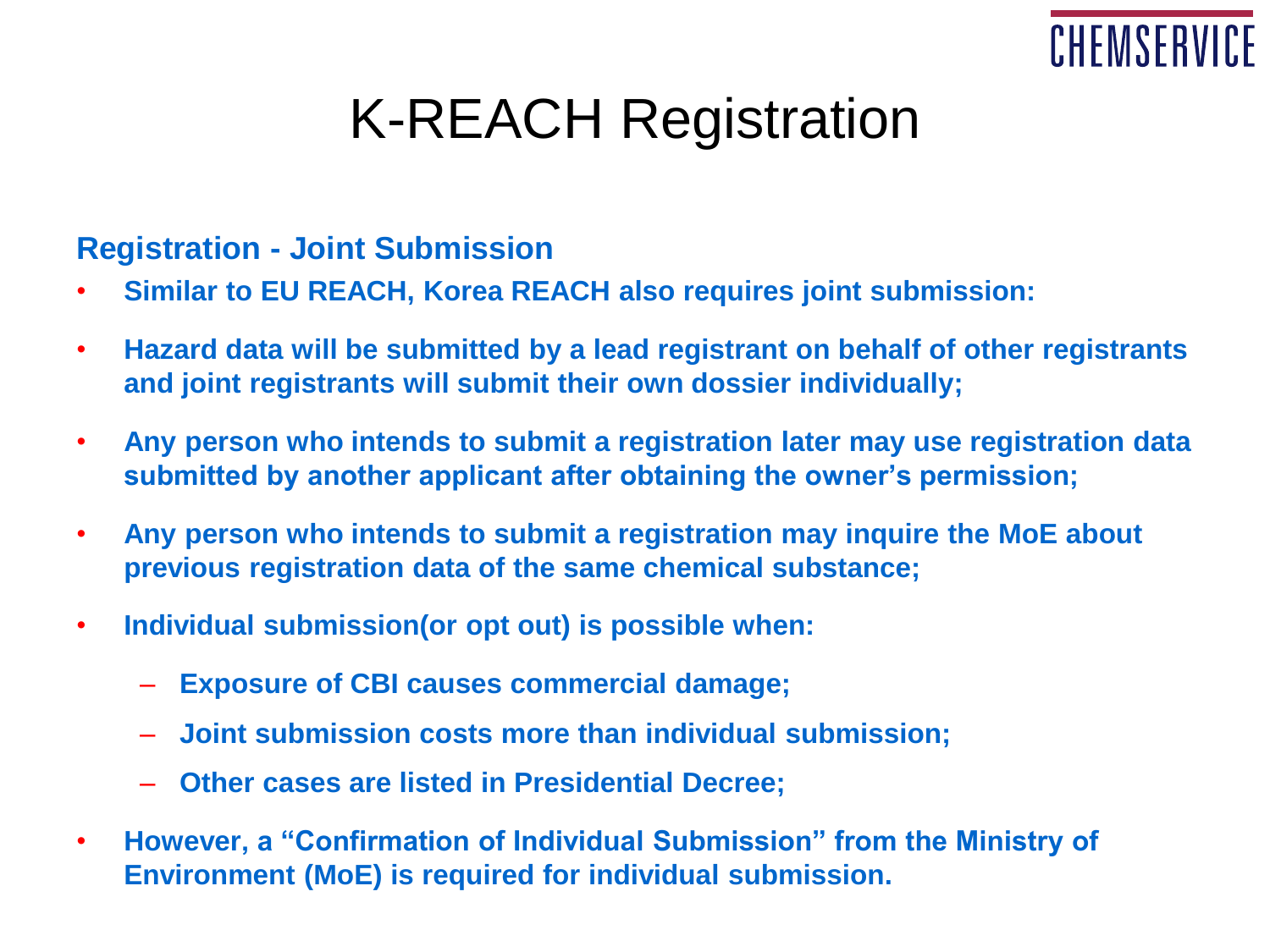

#### **Registration - Fee**

- **A person who intends to conduct any of the following activities shall pay fees prescribed by the Ordinance of the Ministry of Environment:**
	- **Registration of chemical substances;**
	- **Confirmation of registration exemption for chemical substances;**
	- **Registration of changes in chemical substances;**
	- **Approval for use of the findings of hazard evaluation;**
	- **Declaration of products containing hazardous chemical substances; and/or**
	- **Confirmation of declaration exemption for products containing hazardous chemical substances.**
- **Exact amount is not available yet, but amount will vary by volume band, company size and submission channels (joint/ individual) etc..**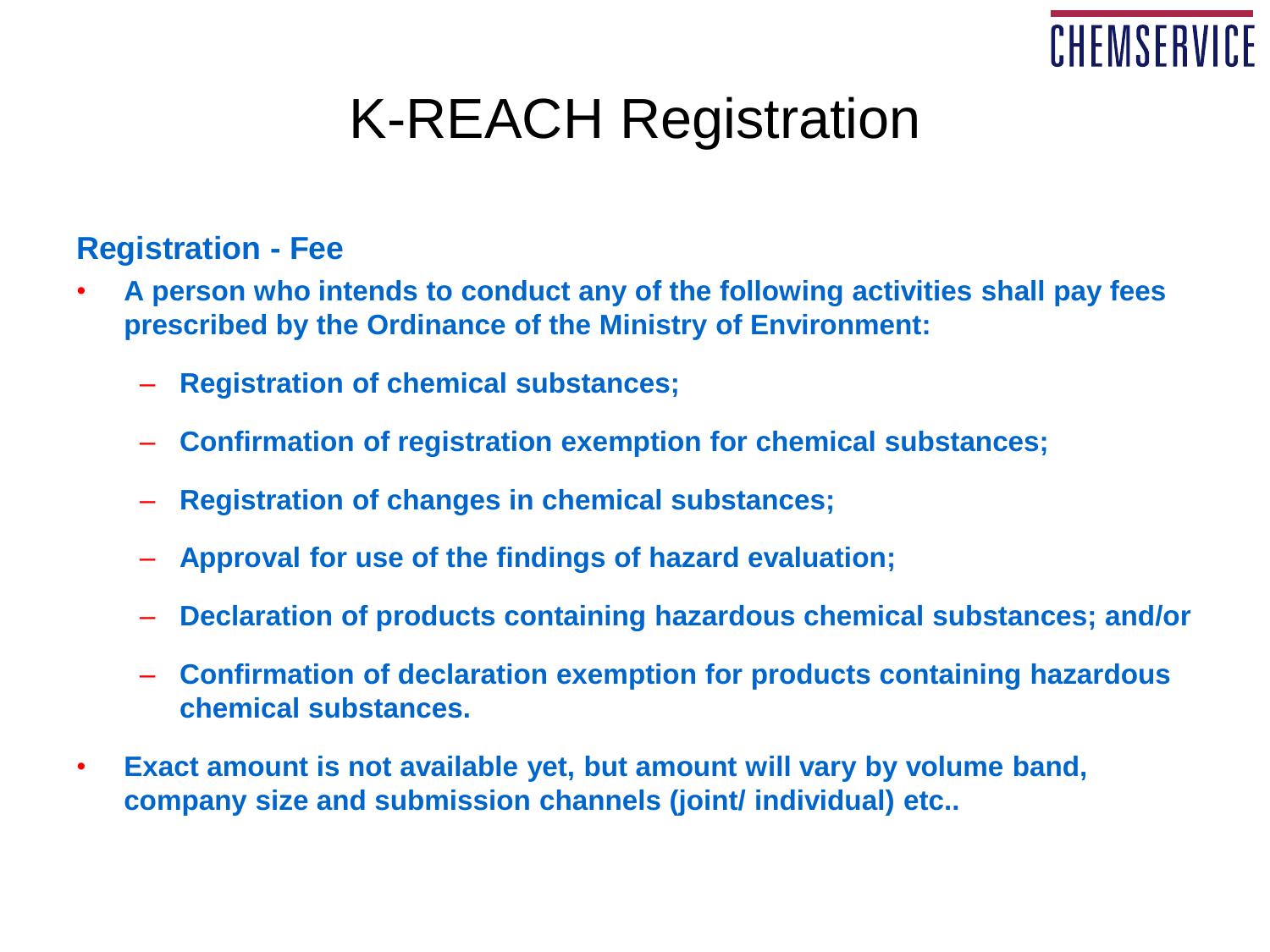

## Annual Reporting

• (Article 8) A company manufacturing, importing or selling new chemical and existing chemical substances (exceeding 1 ton per year) shall report its amount and use etc. to the MoE by every end of April as follows:

|                                    | <b>K-REACH</b>                                                                                                                                                                                                                                                          | Japanese CSCL                                                                                                                                                                                                                                                       |
|------------------------------------|-------------------------------------------------------------------------------------------------------------------------------------------------------------------------------------------------------------------------------------------------------------------------|---------------------------------------------------------------------------------------------------------------------------------------------------------------------------------------------------------------------------------------------------------------------|
| Applicant                          | Manufacturer;<br>$\overline{\phantom{m}}$<br>Importer (Only Representative) or;<br><b>Seller</b>                                                                                                                                                                        | Manufacturer;<br>Importer                                                                                                                                                                                                                                           |
| Cut-off<br>(Annual Volume)         | Existing chemical > 1 ton per year<br>All new chemical substance (no cut-off)                                                                                                                                                                                           | 1 ton per year                                                                                                                                                                                                                                                      |
| Cut-off<br>(Composition)           | No cut-off                                                                                                                                                                                                                                                              | 10% for general chemical<br>No cut-off for priority chemical                                                                                                                                                                                                        |
| Use category                       | 65 Categories                                                                                                                                                                                                                                                           | 50 Category and 280 Sub-category                                                                                                                                                                                                                                    |
| Reporting contents                 | Applicant information<br><b>Chemical information</b><br>Amounts produced, imported or sold<br>Use category of the chemical<br>Specific use                                                                                                                              | Applicant information<br>Chemical information<br>Amounts produced, imported and shipped<br>Use category of the chemical<br>Specific use                                                                                                                             |
| Exemption<br>from annual reporting | <b>R&amp;D</b> chemicals<br>Imported chemicals equipped in<br>machinery<br>Imported chemicals with machinery or<br>equipment for its trial operation<br>Substances contained in a finished article, $-$<br>but not released during its use<br>Non-isolated intermediate | <b>R&amp;D</b> chemicals<br>Imported chemicals equipped in<br>machinery<br>Imported chemicals with machinery or<br>equipment for its trial operation<br>Substances contained in a finished article,<br>but not released during its use<br>Non-isolated intermediate |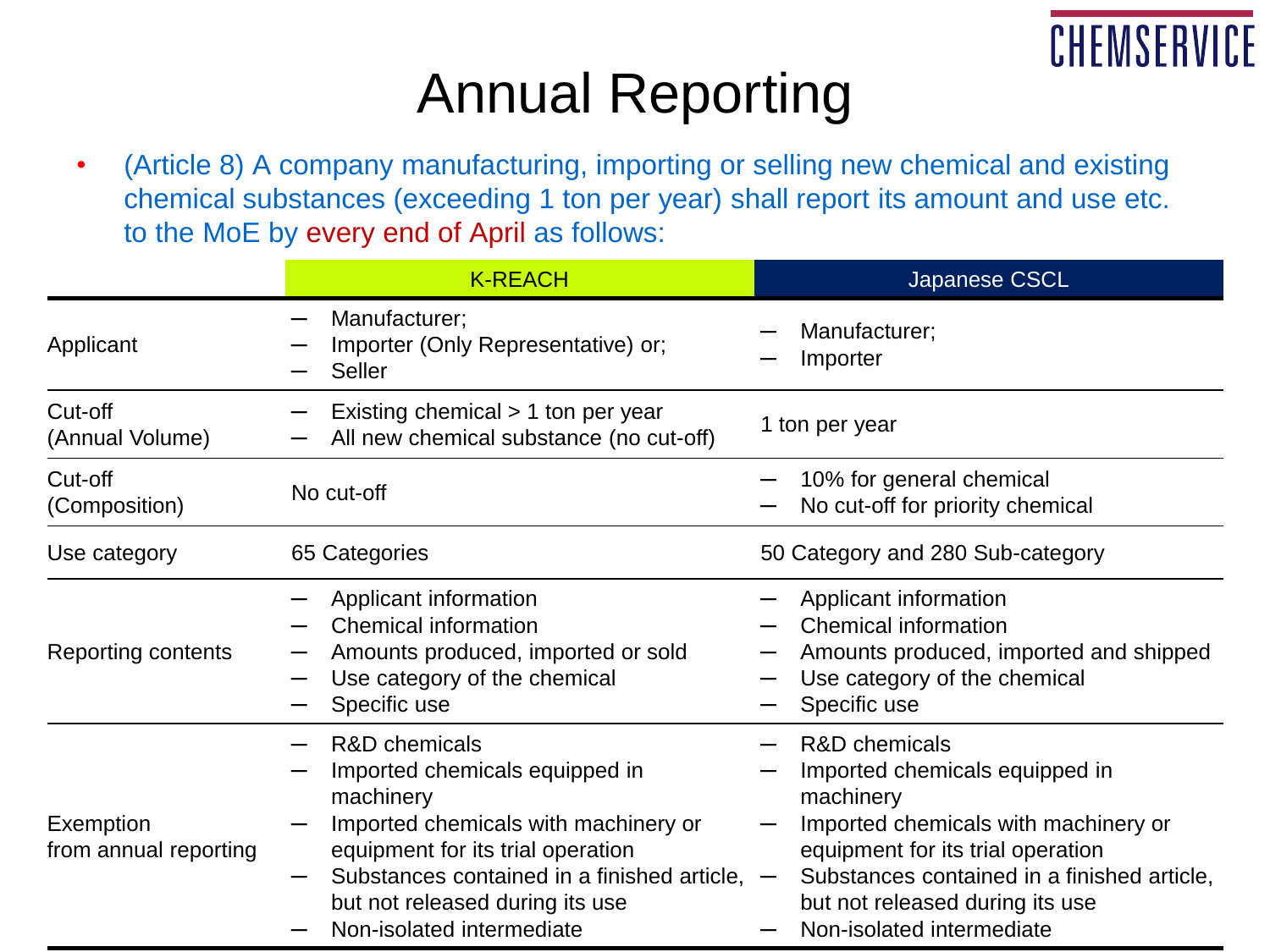

### K-REACH Evaluation

#### **Evaluation**

- **The MoE shall evaluate the hazards of a chemical substance deemed necessary to carry out hazard evaluation, including chemical substances that Korea is required to evaluate among the chemical substances of which hazards are to be evaluated by an international agency:**
	- **A person who intends to use the outcome of hazard evaluation for the registration of chemical substances or application for hazard examination subject to foreign country's laws (e.g. EU REACH CSR) shall obtain the approval of the Minister of Environment therefor.**
	- **Matters necessary for approval of the use of results of hazard evaluation shall be prescribed by the Ordinance of the Ministry of Environment.**
- **Based on the result of hazard assessment and risk assessment, substances may be put into the following categories after evaluation:**
	- **Toxic substance**
	- **Authorization substance**
	- **Restricted substance**
	- **Prohibition substance**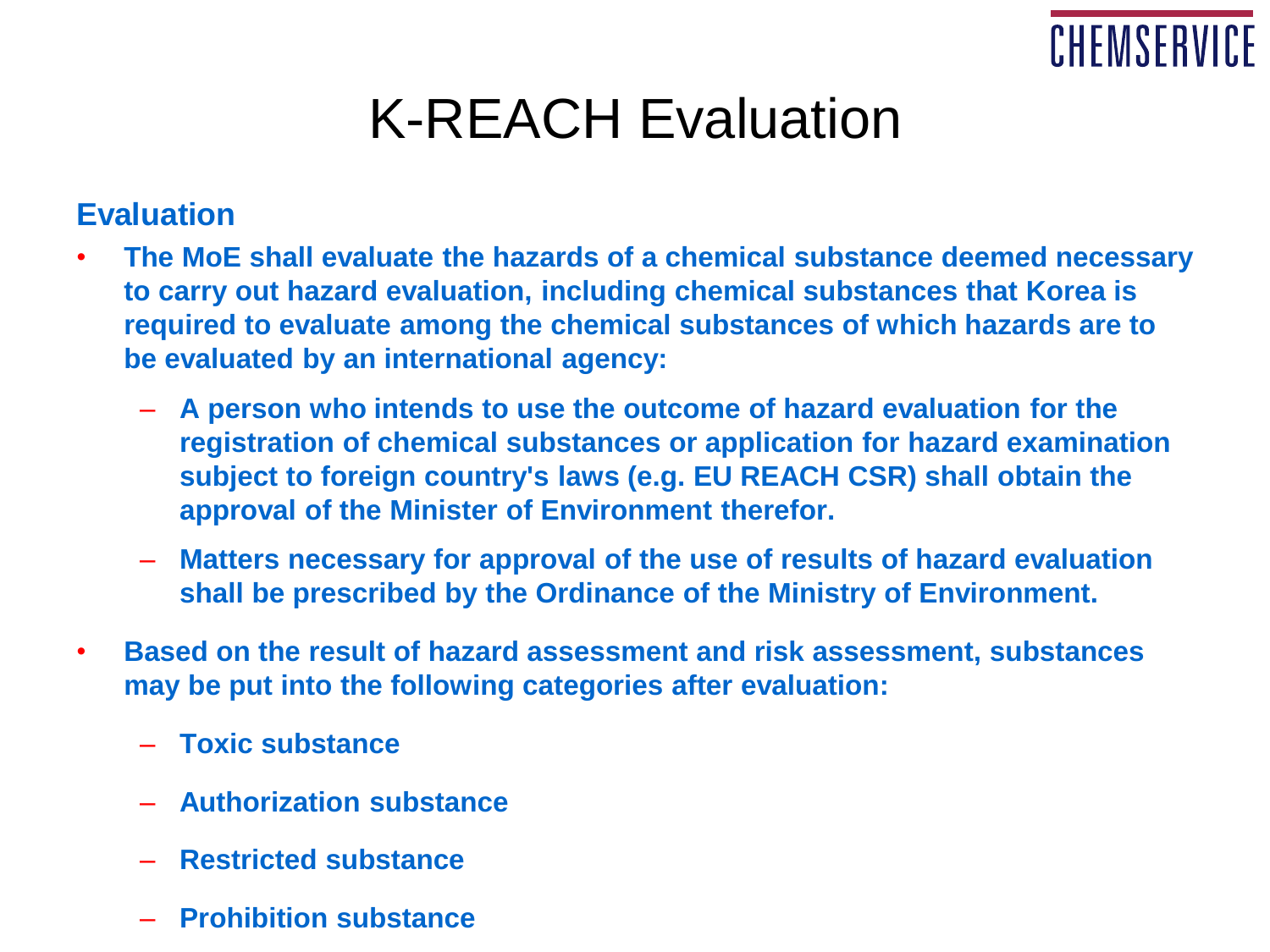

### K-REACH Evaluation

#### **Evaluation – Substance Categories**

- **Toxic substance**
	- Hazardous chemical substances as determined and publicly announced by the Minister of Environment in accordance with the standards
- **Authorization substance**
	- Any chemical substance deemed to pose a risk that the Minister of Environment publicly announces after consultation with the head of an appropriate central administrative agency and deliberation of the Chemical Substance Evaluation Committee in order to have such substance manufactured, imported, or used with the authorization of the Minister of Environment;

#### • **Restricted substance**

– Any chemical substance deemed to pose a high risk that the Minister of Environment publicly announces after consultation with the head of an appropriate central administrative agency and deliberation of the Chemical Substance Evaluation Committee in order to prevent such substance from being manufactured, imported, sold, stored/preserved, transported, or used for such purpose;

#### • **Prohibition substance**

– Any chemical substance deemed to pose a high risk that the Minister of Environment publicly announces after consultation with the head of an appropriate central administrative agency and deliberation of the Chemical Substance Evaluation Committee in order to prohibit such substance from being manufactured, imported, sold, stored/preserved, transported, or used for any purpose.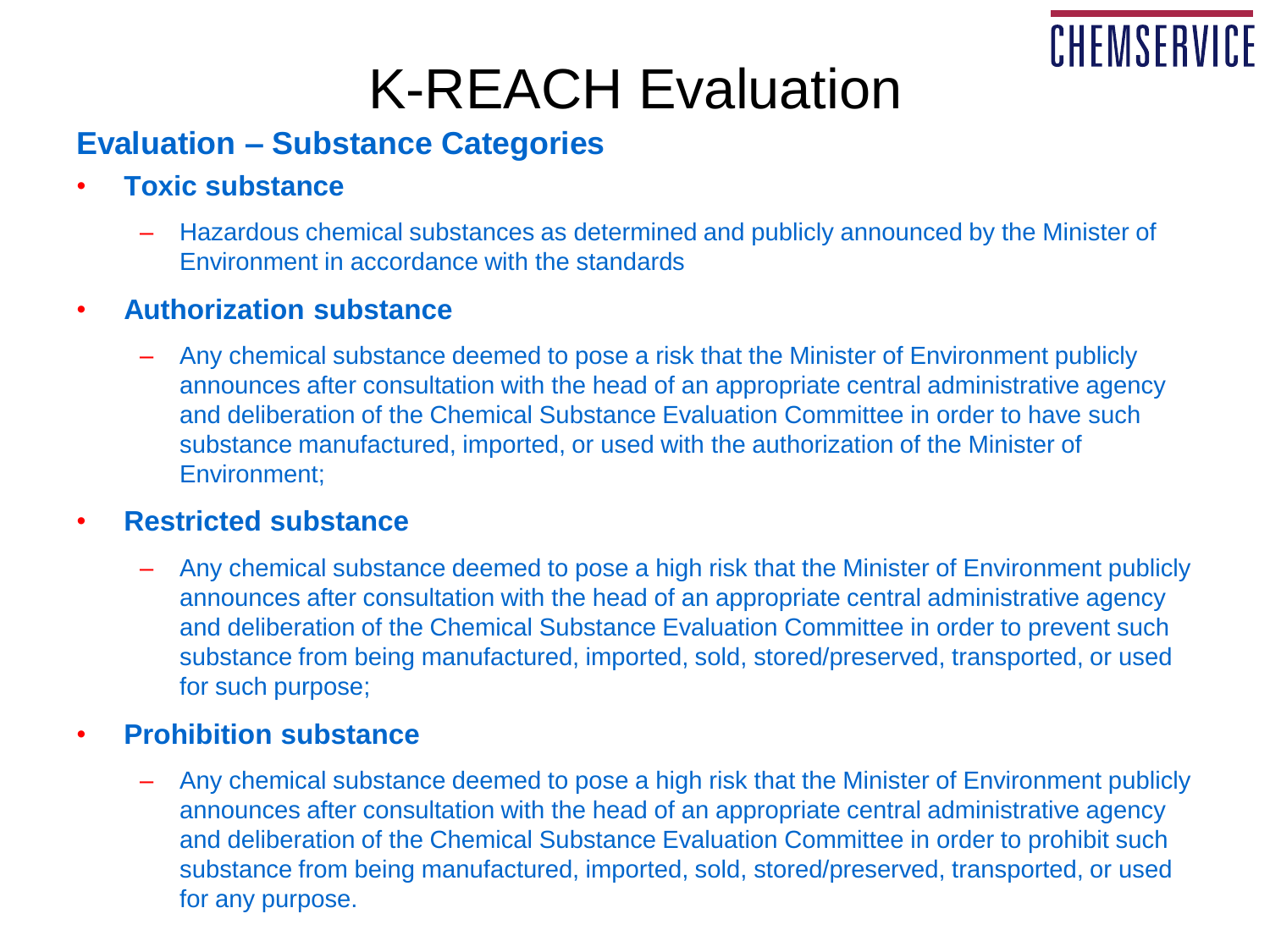# K-REACH Communication

CHEMSERVICE

#### **Supply Chain Communication**

- Upon request of a manufacturer or importer of a chemical substance or preparation for the purpose of reporting on manufacturing, etc. and registration, a downstream user and a seller of such chemical substance or preparation shall provide him/her with information on the substance being used and/or sold such as its use, exposure, quantity used and/or sold, and instructions for safe use thereof.
- Upon request of a downstream user and a seller of a chemical substance or preparation, a manufacturer or importer of such chemical substance or preparation shall provide him/her with information on the substance such as its properties, use, manufacturing or import quantity, and instructions for safe use thereof.

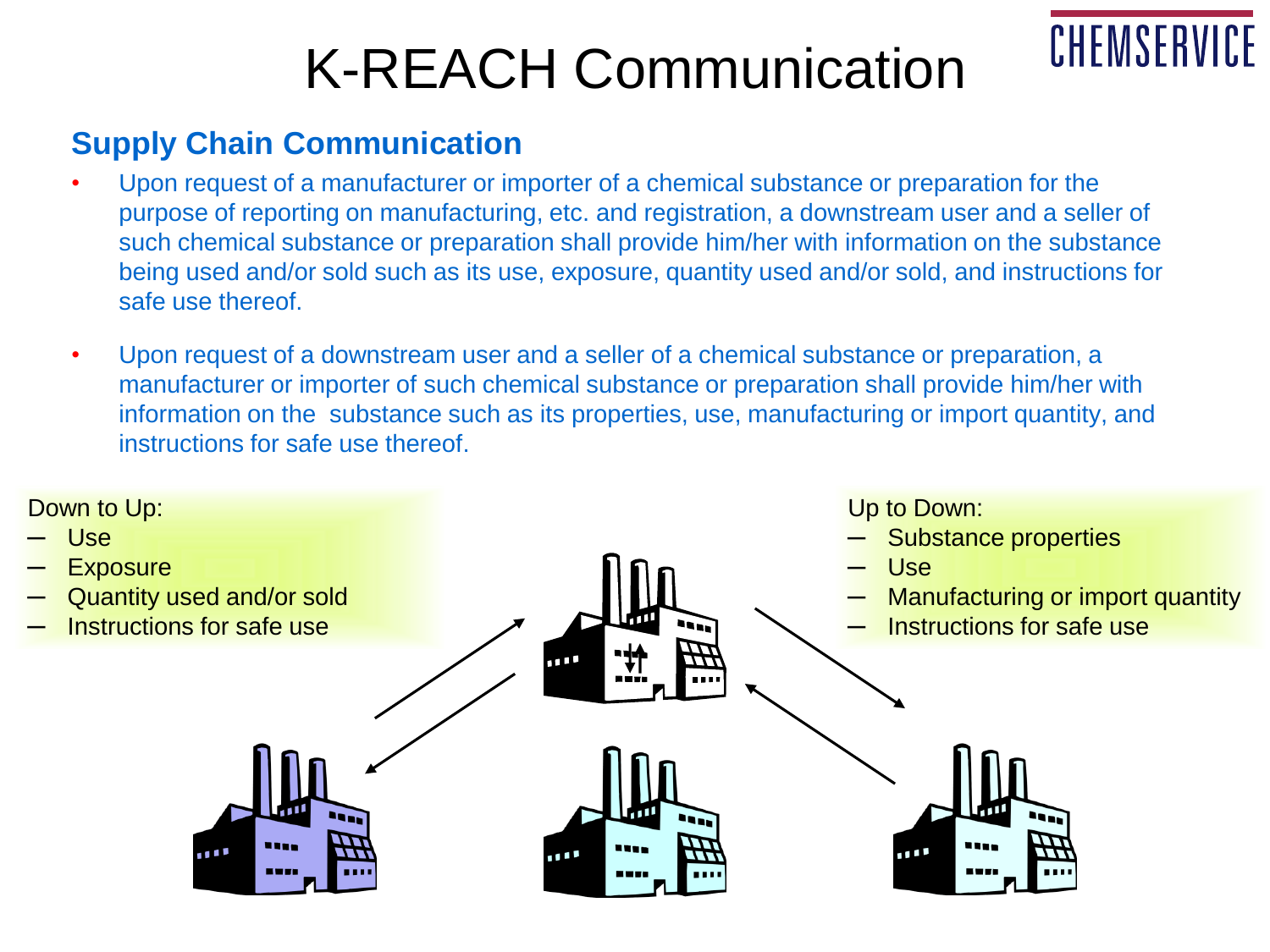## Only Representative

**(Article 38) A company manufacturing chemicals outside Korea shall appoint Only Representative (OR) as their importer to fulfill the legal obligations under K-REACH as follows:**

- **Annual Reporting and its update**
- **Registration Application**
- **Inquiry of registration status**
- **Confirmation of individual submission**
- **Supply Chain Communication**

**Supplier** (Only Representative) Registration Information in MSDS

Use, exposure, amount, safe use info. etc.

Downstream User/ Distributor (Only Representative)

CHEMSERVI

- **Product notification**
- **Exemption Application**
- **Hazardous communication**
- **CBI application**
- **Consortia Representation**

• **OR shall be notified to Korean MoE with specific documentation that approves OR's qualification and business experience at least 3 years in handling chemical information.**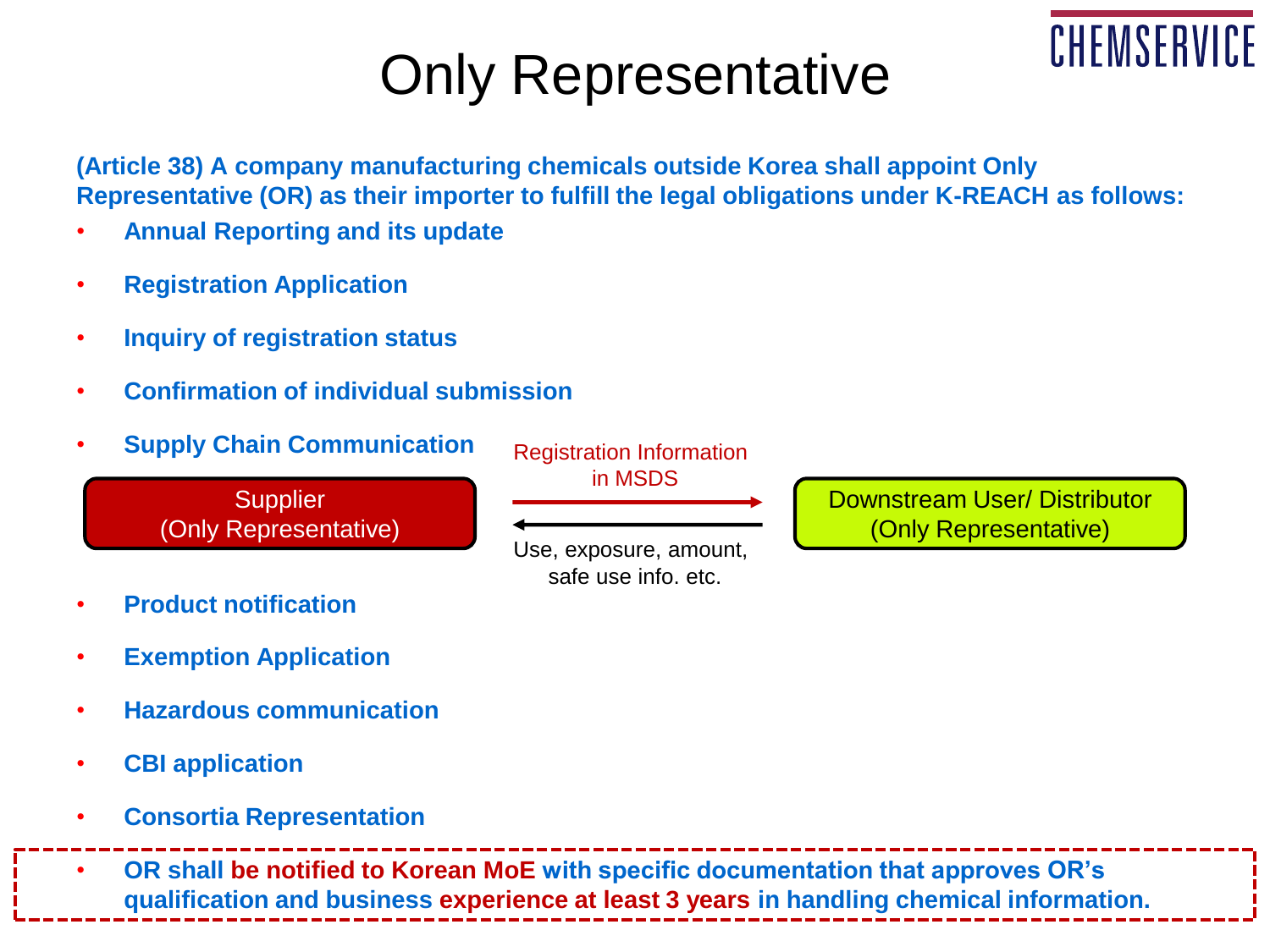# K-REACH Challenge

CHEMSERV



- Availability of existing data (e.g. from EU-REACH)
- When 1<sup>st</sup> PAC (Priority Assessment Chemical Substances) list becomes public?
- New IT Tool applied to K-REACH rather than using IUCLID 5
- Some core elements of EU-REACH not present (e.g., SIEF, Consortia)
- No guidance documents available yet
- No data sharing rules available
- No details on annual reporting (volume tracking) available
- Indirect imports into Korea?